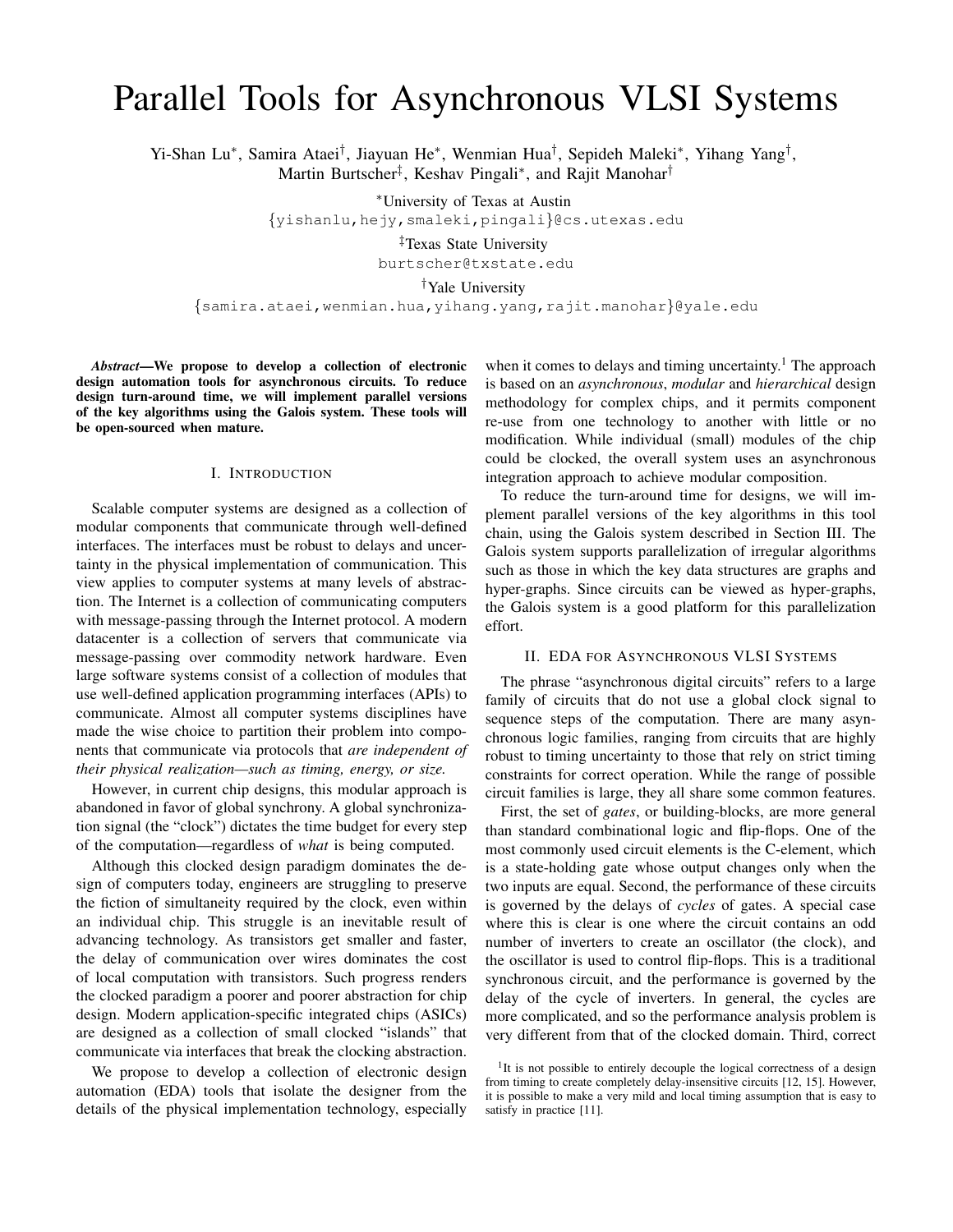operation of an asynchronous circuit requires relative path delay timing constraints on some sets of paths.

The open-source design flow we plan to create starts with the circuit specified using the Communicating Hardware Processes (CHP) programming language [14], which is based on Hoare's CSP [4]. The language is a simple sequential programming language augmented with communication channels and send, receive, and probe operations. The next step in the design flow is to decompose the CHP into a massively parallel collection of processes that cooperate to perform the computation specified by the original program. This (large) step is where all the "micro-architectural" decisions are made. This transformation is performed in a hierarchical manner as a sequence of small changes, where each change can be easily verified. A number of well-established techniques can be used for this purpose, including techniques such as process decomposition and projection [13, 16]. After this step, data encoding and protocol choices are made so that every statement in each CHP process can be represented as a collection of operations on Boolean-valued variables. After this step, the program is in handshaking expansion (or HSE) form. Finally, each individual component is converted into a circuit based on the logic family being used, and the concurrent composition of all the circuits implement the original specification. The core idea behind this synthesis procedure was developed in the 1980s [14].

The flow we plan to develop includes a design language called ACT (for asynchronous circuit toolkit). This is a hierarchical design language that includes communication channels as first-class objects. The language supports representing circuits at multiple levels of abstraction, including CHP, HSE, gate-level, and transistor-level descriptions. By using an integrated language, we preserve the relationships between different levels of abstraction in the design throughout the design flow. Design tools can be viewed as transformations in the ACT framework. For example, logic synthesis elaborates a CHP-level description of a module into a gate-level description of the *same module* without changing its interface. A summary of the design flow and linkages to standard, commercially used file formats is shown in Figure 1.

This language is the result of an evolution over almost three decades of research in asynchronous design grounded in the implementation of over a dozen asynchronous VLSI chips ranging in complexity from 0.5M transistors to 5.4B transistors, and in technologies ranging from  $0.6\mu$ m CMOS to 28nm CMOS. We also plan to develop linkages to and from the ACT language to standard commercially-used languages and formats such as Verilog and SPICE. This will allow interoperability between our flow and commercial flows whenever possible.

We plan to develop key components of an open-source EDA flow for asynchronous circuits that implements several of the unique aspects of the design flow. Some of the major components include:

• A cell generator leveraging our previous work in supporting non-standard logic gates [6];



Fig. 1: Overview of the design flow for asynchronous circuits that is under development.

- A tool that can import synchronous logic into an asynchronous framework to support synchronous module integration;
- Timing analysis for asynchronous circuits based on recently developed analyses [1, 5];
- An asynchronous memory compiler based on the Open-RAM framework [2];
- A timing-aware placement and routing flow that respects the timing constraints required for the correct operation of asynchronous logic and extends previous work that only supported a small class of timing requirements [7].

In support of the flow, we also plan to develop formal equivalence checking tools across different levels of abstraction (e.g., CHP versus HSE and HSE versus PRS) using a combination of traditional model checking and *inverse synthesis*, which attempts to "undo" steps in the design flow [9, 10].

The modular nature of the asynchronous design flow makes it inherently suitable for parallelization. Module-level parallelism is easy to achieve, and the high complexity of some of the tasks (e.g., precise logic synthesis requires a form of statespace exploration) requires parallelism to speed up the design process. We plan to use the Galois framework (described next) as a way to simplify the development of highly parallel EDA tools.

## III. PARALLEL EDA FLOW

Since circuits can be viewed abstractly as graphs and hypergraphs, a system for supporting the design and implementation of a parallel EDA tool-chain must have the following characteristics.

• It must support clean abstractions for reasoning about and expressing the available parallelism in graph (and hypergraph) algorithms.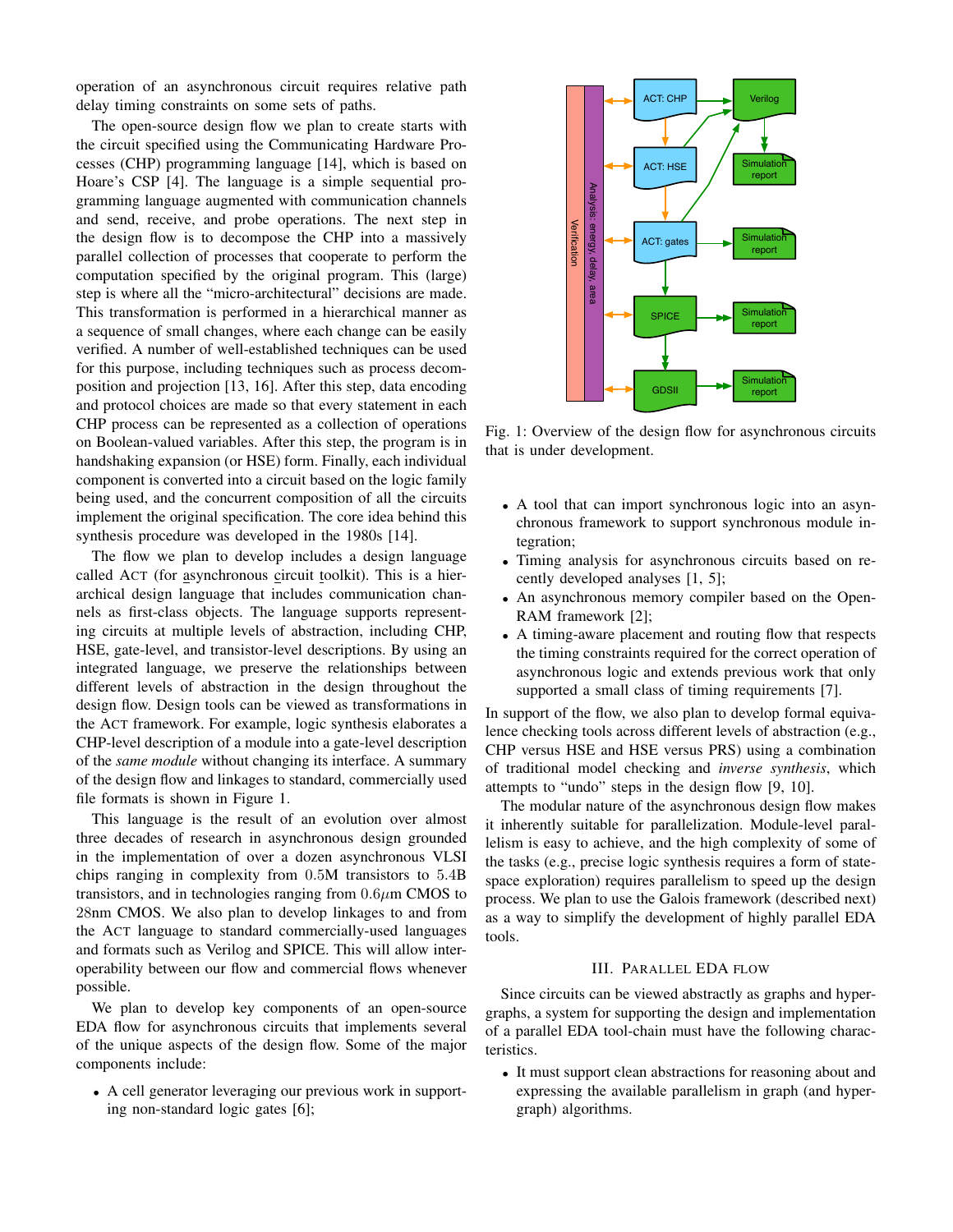- It must hide parallelization details such as synchronization from EDA algorithm designers.
- It must be scalable; as long as the algorithm has sufficient parallelism, performance should improve if more cores are used.

### *A. Operator formulation of algorithms*

A clean abstraction for expressing parallelism in graph algorithms is the *operator formulation*, a *data-centric* abstraction in which algorithms are described as a composition of a *local view* and a *global view* of the computation.

The local view is described by an *operator*, which is a graph update rule applied to an *active node* in the graph (some algorithms have active edges). Each operator application, called an *activity* or *action*, reads and writes a small region of the graph around the active node, called the *neighborhood* of that activity. An active node becomes inactive once the activity is completed. *Morph* operators can modify the graph structure of the neighborhood by adding and removing nodes and edges. AIG rewriting [21] deploys morph operators. *Label computation* operators, in contrast, only update labels on nodes and edges without changing the graph structure. FPGA routing [17], formulated as an SSSP problem within a routing resource graph, uses label computation operators.

The global view of a graph algorithm is captured by the location of active nodes and the order in which activities must appear to be performed. Topology-driven algorithms make a number of sweeps over the graph until some convergence criterion is met, e.g., the Bellman-Ford SSSP algorithm. Datadriven algorithms begin with an initial set of active nodes, and other nodes may become active on the fly when activities are executed. They terminate when there are no more active nodes. Dijkstra's SSSP algorithm is a data-driven algorithm. The second dimension of the global view of algorithms is *ordering* [3]. Activities in *unordered* algorithms such as SSSP can be performed in any order without violating program semantics, although some orders may be more efficient than others.

Parallelism can be exploited by processing active nodes in parallel, subject to neighborhood and ordering constraints. The resulting parallelism is called *amorphous* data-parallelism. It is a generalization of the standard notion of data-parallelism [20].

# *B. Galois system*

The Galois system implements this data-centric programming model (see details in [18]). Application programmers write programs in sequential C++, using certain programming patterns to highlight opportunities for exploiting amorphous data-parallelism. The Galois system provides a library of concurrent data structures, such as parallel graph and work-list implementations, and a runtime system. The data structures and runtime system ensure that each activity appears to execute atomically. In this way, the Galois system encapsulates parallelization details and realizes performance scalability at the same time.

The Galois system has been used to implement parallel programs for many problem domains including finite-element simulations, *n*-body methods, graph analytics, intrusion detection in networks [8], FPGA routing [17], and AIG rewriting [21].

## *C. Galois for open-source EDA flow*

*1) Framework for EDA tool builders:* We propose a parallel programming framework customized for EDA algorithms that is based on the Galois system. The parallelization can be among modules in a hierarchical design or within a module for a specific design stage such as placement. In this framework, we will provide the following building blocks for EDA tool builders to quickly prototype EDA algorithms without worrying about details of parallelization:

- A set of parallelization-aware data structures, e.g., gatelevel net-lists, chip layouts, cell libraries.
- A set of operators common to EDA algorithms, e.g., the operator for SSSP in routing algorithms or the delay computation and time propagation in timing analysis.
- A set of schedulers frequently used in EDA algorithms, e.g., topological-order execution in timing analysis.

The above programming constructs can be parameterized or instantiated to fit specific needs. For example, router designers need to carry out only the following steps: (1) instantiate a placed net-list and read in technology information from, for example, a cell library; and (2) specify, according to the quality metrics being considered, the cost function for the SSSP operator and the schedule/priority function for applying the operators. Then they can evaluate the resulting router and improve the quality of the results iteratively.

By providing building blocks at the proper abstraction level, our proposed approach will support parallelization seamlessly for EDA algorithms. Deterministic execution can be provided when required [19]. The framework will also provide means for tool designers to specify their own operators and schedules when such needs arise.

*2) Tools for chip designers:* For chip designers, we plan to prototype a parallelized flow for timing-driven physical design, the most time-consuming step in chip design processes. There are a set of well-established core algorithms for the major components in standard EDA tools. State-of-the-art EDA tools combine these algorithms with sophisticated heuristics that are guided by benchmarks to achieve excellent quality of results within a reasonable runtime budget. Our goal in developing parallel tools is to demonstrate the effectiveness of the Galois framework in speeding up the core algorithms used in different parts of a timing-driven physical design flow.

Given a gate-level net-list, chip area and process technology information, for instance, liberty or LEF/DEF files, our proposed flow will generate a mostly design-rule-clean layout with the following components:

• A static timing analysis engine that provides timing information at various design stages.